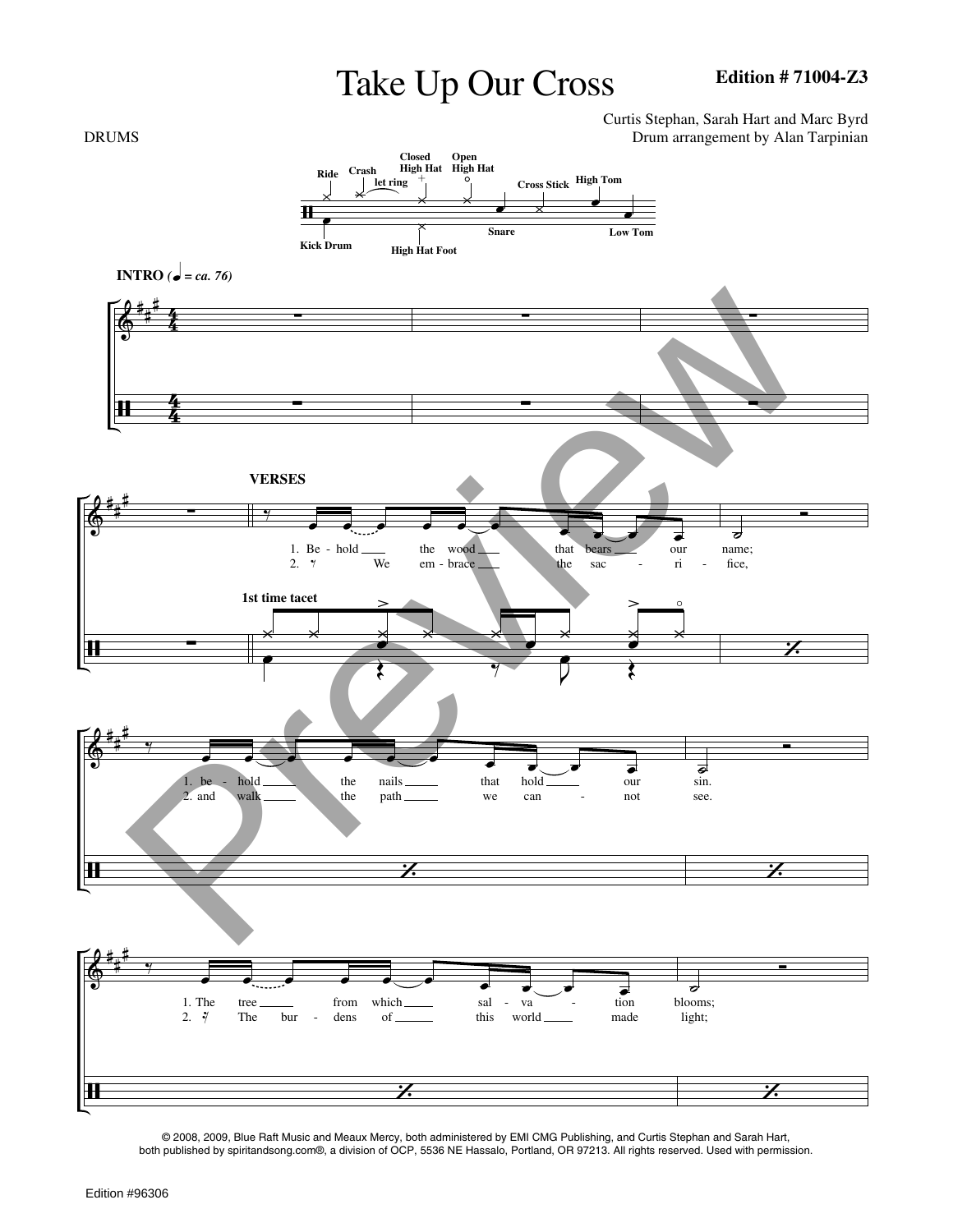## **TAKE UP OUR CROSS (Drums), pg. 2 of 4**

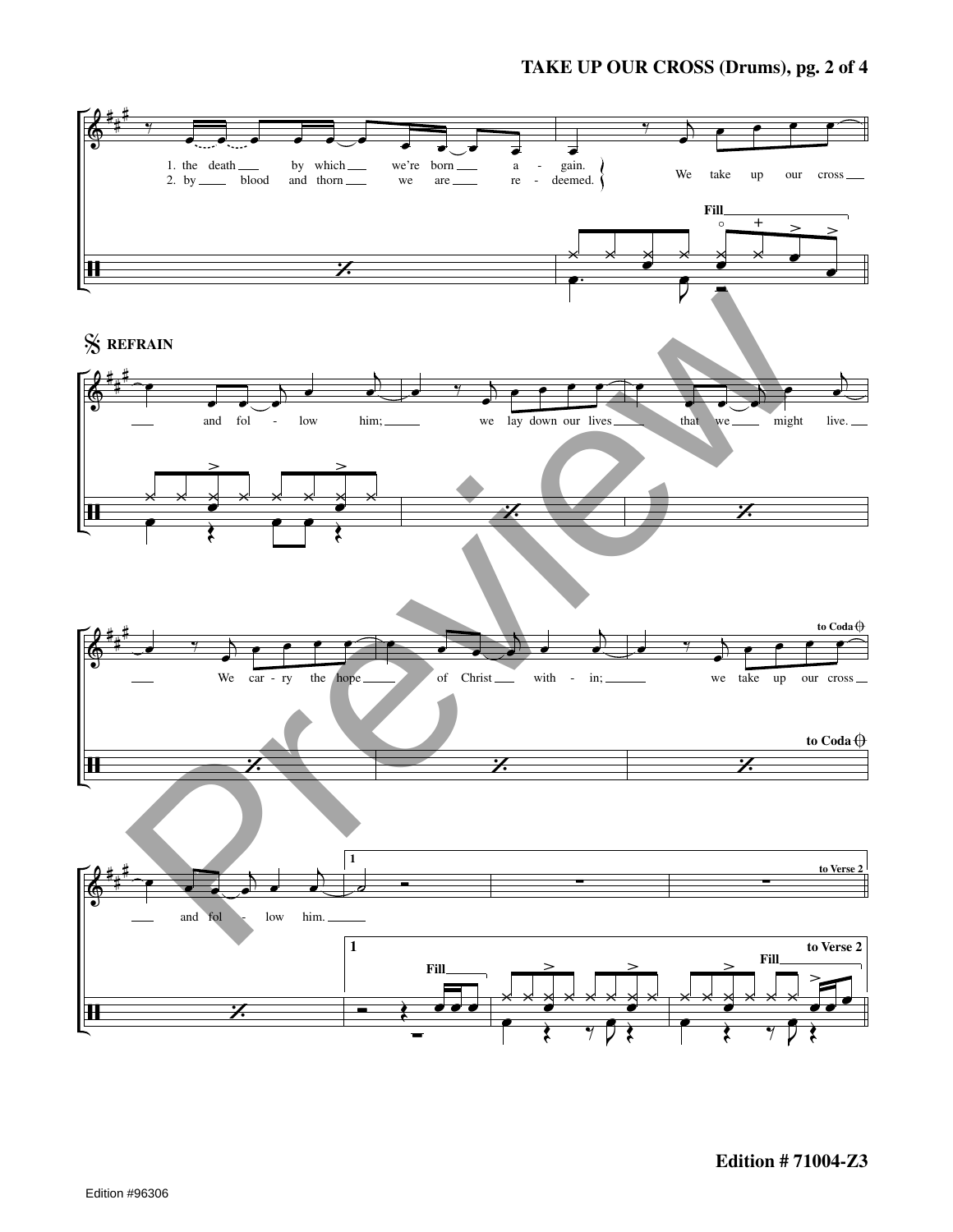